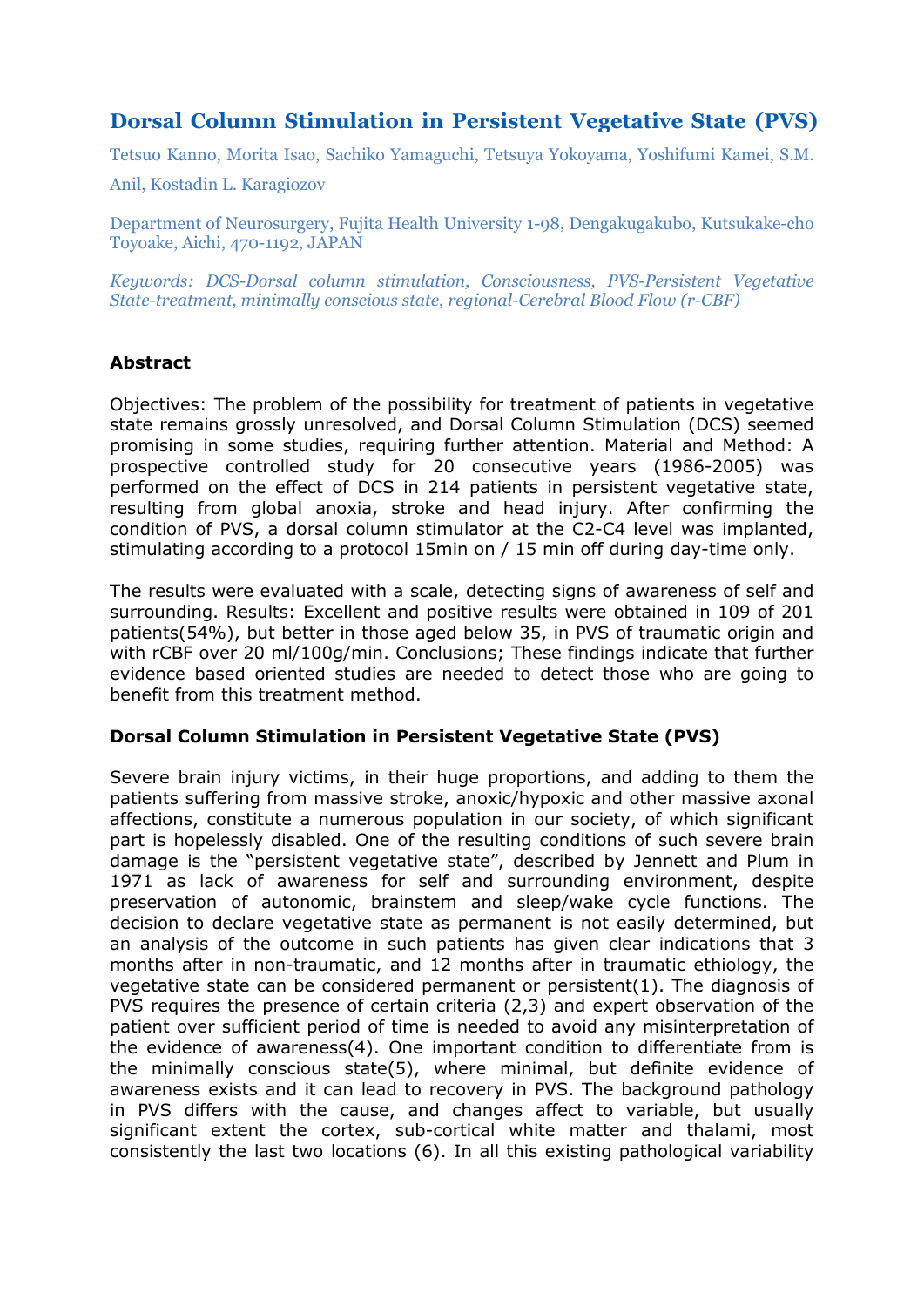we can arbitrarily create two sub-groups, in which the predominant CNS damage is either global or multifocal.

These two types to great extent reflect the underlying causes of damage (global ischemia and anoxia tent to produce more diffuse "global" type, contrary to head injury. Stroke and similar affections, that produce multiple, but more circumscribed, "Multifocal" affections. Some brain-stem reflexes can be intact clinically in PVS patients. Recent functional imaging has confirmed that some cortical areas, as islands, are active in there patients (7).

The approach to the treatment of PVS, in any of its variations, most often focusing on systematic sensory input, has not yet gained necessary level of evidence to recommend evidence based treatment(8). The conceptual basis of applying sensory stimulation, one of the frequently used methods, is still poorly understood and aims to activate as a background the non-specific brain-stem systems or apply selective type of input and enhance selective attention.

The scientific community working on the problem has been attracted by the observation of promising results when applying more or less specific modalities of stimulation at different points of the sensory systems. The stimuli have been applied externally or by internalized electrodes. Deep brain stimulation has been used by Cohadon F, Richer E in 1993(9), and more recently, by Yamamoto, T and Katayama, Y,(10) finding improvement in such paritnes after stimulation of CM-pf thalamic nuclei or mesencephalic reticular formation. Dorsal column stimulation(11,12), median nerve stimulation by Cooper, J, Jane JJ, et al. in 1999(13) and ecternal sensory stimulation of different modalities (from simple stimuli to music) were applied with promising results too.

Finding the most appropriate way of conveying a massive sensory stimulation input to the non-specific systems without having to internalize electrodes in the brain stem, as well as the clinical observation of the senior author that PVS patients treated with DCS for spasticity also improve cognitively (14), lead to the current approach of clinical research on the problem since 1986 by the team of the senior author(15,16,17,18).

#### Material and Methods

#### *Population data*

For the period 1986-2005, 214 patients in PVS have been treated with DCS. The brain affection was the result of head injury, stroke and global anoxia (Table 1). All patients met the acceoted criteria for PVS and were at least 3 months in nontraumatic and 1 year in traumatic cases after the causing primary brain damage (as adopted in [1]). For the admission criteria, although on random basis from the area from which patients are attended by the department, it was not possible to clear them from possible existing biases emerging from other sources of referral, type of practice, and other uncontrollable by the researchers factors. The method of treatment was explained to the legally representing and often to other close relatives in view of the perspectives and expected outcome of the PVS, the risks associated with the method of treatment and the current status of understanding of its effects on the patient.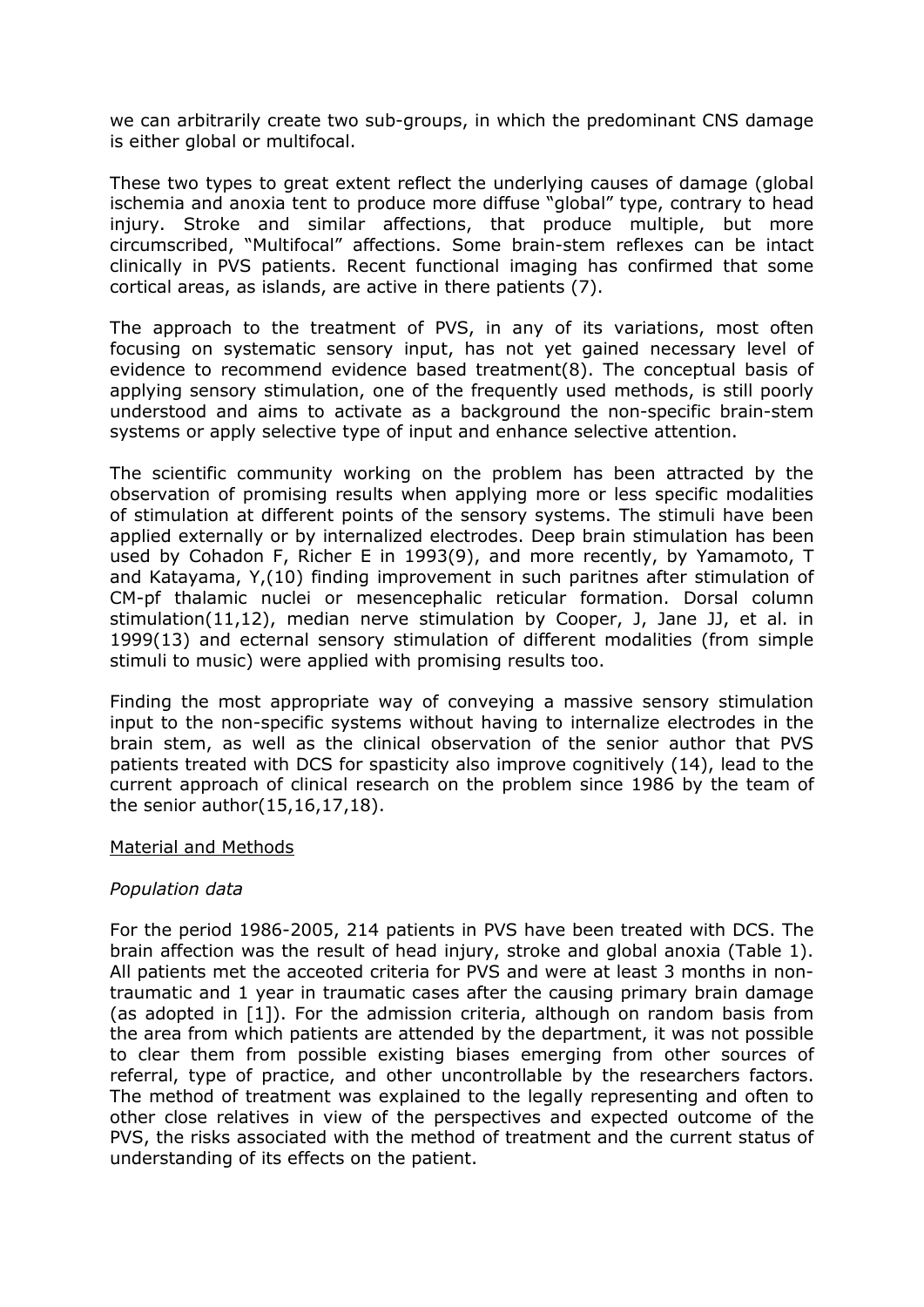With the realistic expectations explained, they were providing an informed consent, compatible and on the basis of the legal and ethical committee regulations adopted at our institution, where the trial was approved. These regulations conform to the internationally adopted ethical standards for the performance of clinical treatment and research (The Declaration of Helsinki)

The clinical evaluation was done by at least two teams of neurosurgeons and the family was interviewed for the presence of any awareness in the appropriate way. The patients condition was scored according to the adopted at our institution scale (Table 2). Family members were also instructed to observe their relatives under treatment by following their behavior to external stimuli that are familiar to them. Some patients were video monitored to detect certain responses. The patients had an EEG study, CT and MRI of the brain, and SPECT r-CBF studies.

#### *Implantation of the stimulator*

Patients were operated under general anesthesia, in prone position with the neck fully flexed. The "Medtronic Itrel 3 System "(Medtronic INC. USA) was used in the latest group of patients, once it became available in Japan (after the year 2000). Before that the Resume, followed by the X-trel systems, were used. A5 cm median incision was made on the posterior neck reaching down to the 7th cervical spinous process level (Fig1).

After dissection of the muscles away from the midline, laminotomy of the 5th cervical vertebra was performed. Electrodes were inserted under fluoroscopic control with a C-arm through the epidural space along the mid-line at the 5th cervical level toward the cranial side and indwelled at the 2nd, 3rd and 4th cervical levels. The leads were passed under the skin, and connected to the battery and receiver subcutaneously implanted in the lateral abdominal region  $[Fig. 2, 3]$ .

The general condition of all patients, if no complications of the PVS have emerged pre-operatively, was permitting the surgery to be tolerated well. The internalization of the stimulator was very convenient for better daily care and the reduction of the risk of infection.

#### **Stimulation Protocol**

After recovering over the immediate post-operative period, the stimulation was usually initiated 3-7 days after surgery. A daily stimulation for about 12 hours during day time was performed, Referring to the cranial and caudal sides as the negative and positive poles, respectively, the posterior columns were stimulated at an amplitude of 2.0-3.0 V. a rate of 70Hz and pulse width of 120 microsecs using a cyclic mode of 15 minutes on and 15 minutes off. The stimulation parameters were chosen as sub-threshold, as we usually obtained motor response at or above 4V.

#### **Postoperative evaluation**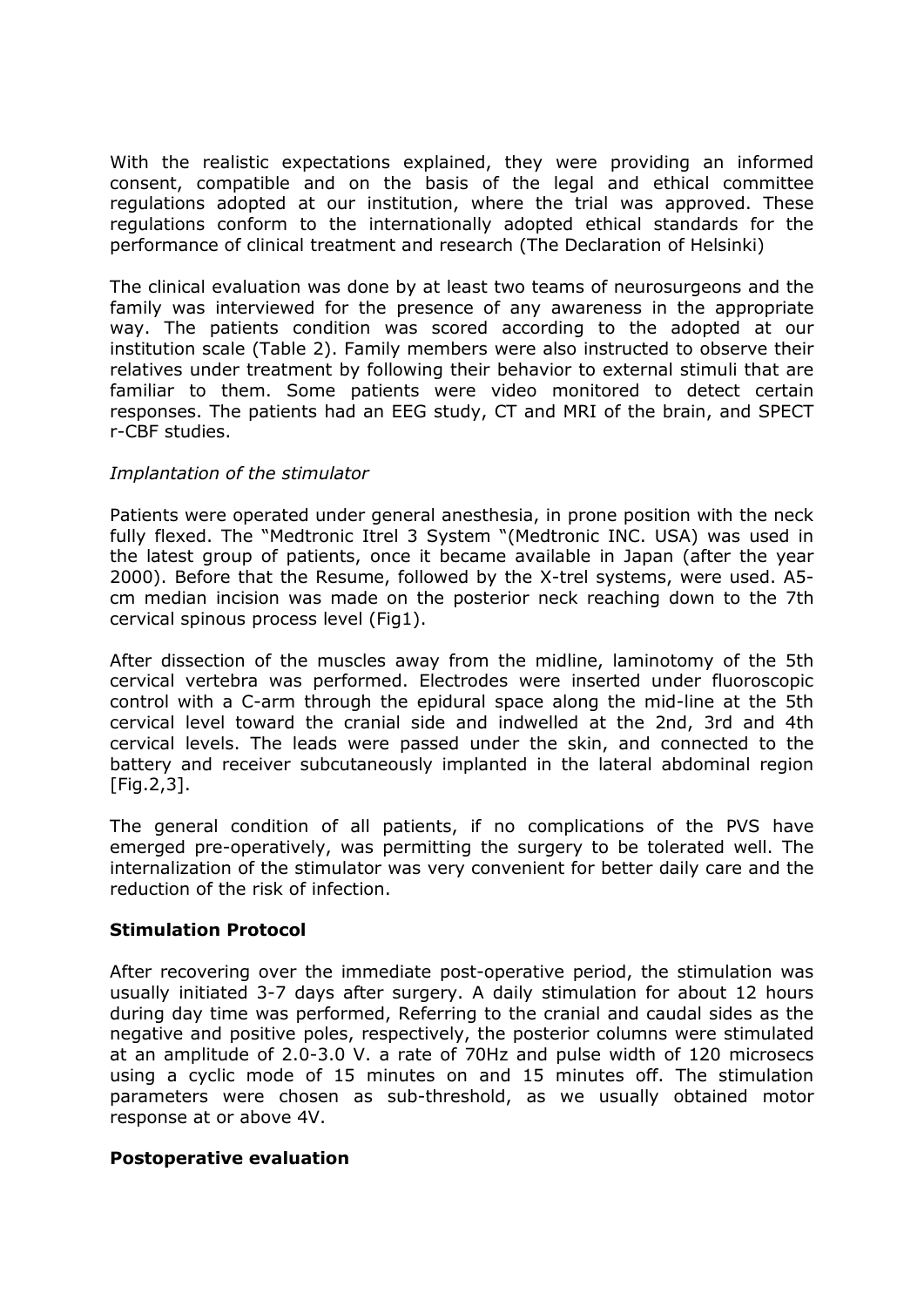The patients were followed-up by their treating neurosurgeons, nursing staff and relatives independently, and a change in the condition was accepted if reported by all observing parties.

The evaluation postoperatively was done according to the same criteria as preoperatively. The thorough observation by the clinical teams and relatives was recorded daily. We adopted a system of result grouping according to the criteria in Table 2, at 3 and a half months after the beginning of stimulation, even if some of the changes were observed as early as 4 weeks after implantation. In this way three groups of treated patients were obtained according to results: excellent, positive and unchanged.

#### **Results**

Out of the 214 patients, 13 were lost to follow-up. In 2 patients the implanted stimulation devises had to be removed because of tissue reactions. The distribution of the results according to etiologies is given on table 3/.

At a preliminary analysis there was a clear tendency for better results in the patients age groups below 35 years at the time of beginning the stimulation (table 4).

The excellent and positive results in different etiology groups also differed in relation to the age (Table 5).

From table 4 is evident that the excellent  $+$  positive results in age over 35 are only 39.5% (10.5 + 28.9%), compared to age below 35 where this percentage is 63.2 (24+39.2%). On table 5 is also seen a predominance of excellent + positive results in PVS in age group below 35 with traumatic etiology -60 out of 68 pts with trauma that improved (88.2%) were below 35, compared to patients with other etiologies where the young age factor did not play such important role.

The r-CBF SPECT studied were performed in 58 patients. There was a relation between r-CBF levels and the effect of stimulation. An increase was seen more often in patients, where the rCBF pre-operatively was at values more than 20 ml/100g/min in average (Fig.4)

# **Discussion**

One of the main reasons for the absence of significant breakthrough in the treatment of PVS is related to the lack of understanding of those basic mechanisms of consciousness, whose damage is responsible for the resulting deficit. Presuming the absence of proper supply of sensory input to certain critical for awareness systems in the brain, the investigators have provided different methods for sensory stimulation (9, 10, 13). This stimulation varies in sensory modality and the point of the sensory systems where it inputted. External and internal methods of applying the stimulation have been used.

With the aim of supplying enough powerful and focused stimuli to specific parts of the sensory systems, external stimulation has been replaced with internal, via electrodes in direct contact with sensory pathways. The methods applied the stimulation via cortical or brainstem stimulation(9,10) To avoid the bigger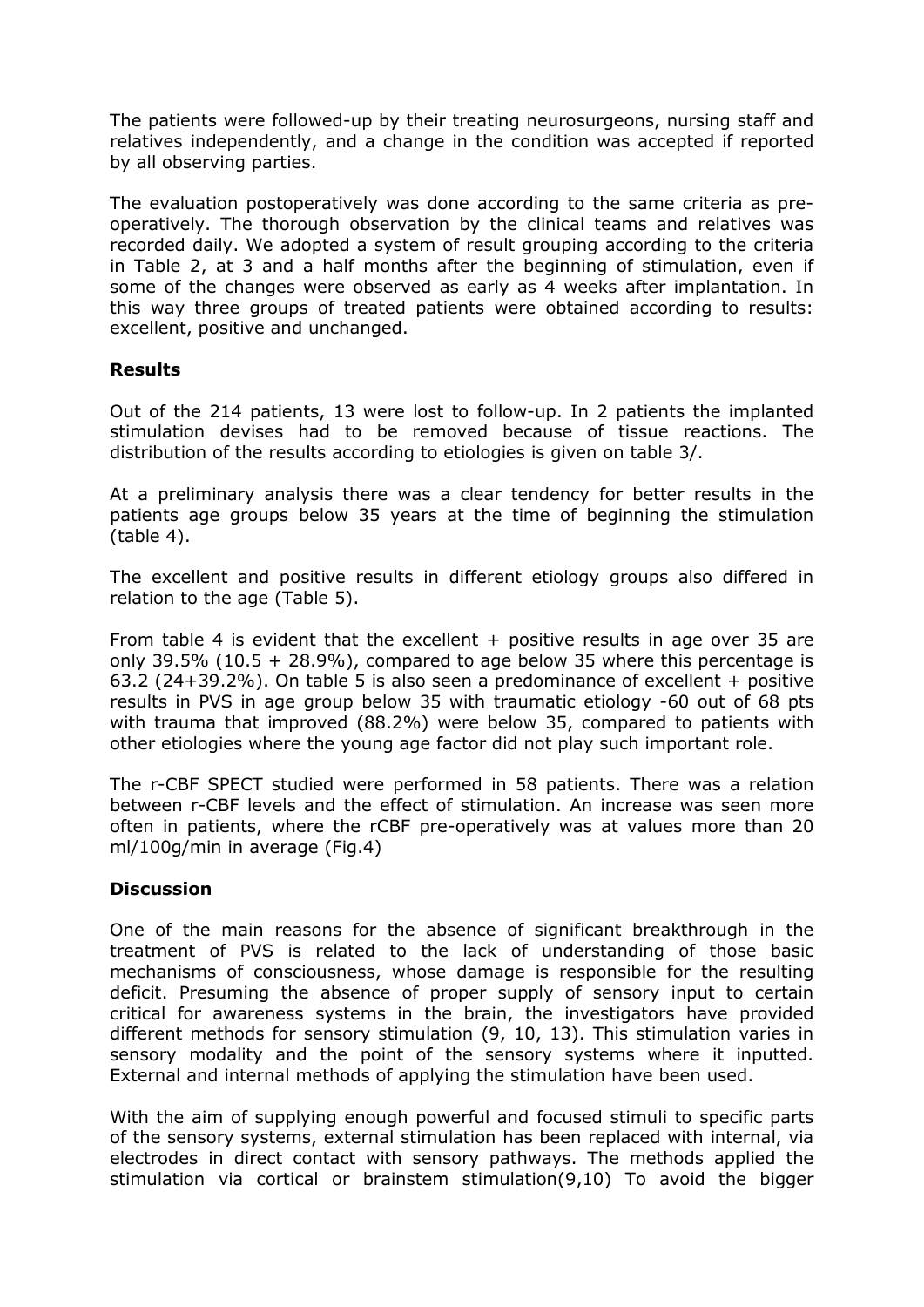invasiveness of intracerebral electrodes, our study used spinal epidural electrodes. On the other hand, it provided significantly more powerful input of sensory stimulation than the external somatosensory applied by other authors (13). Its safely has been broadly investigated as this technique has been standardized before for other types of indications (spasticity, pain) and its application was directly transferred for the purpose of treating PVS.

The design of a study on the treatment of PVS faces several major obstacles, not resolved by our study either. In an analysis by Lombardi, F. et al. in 2002 (8), have been found 3 controlled clinical studies, one only randomized, insufficient to conclude for effectiveness of sensory stimulation in PVS. The uncertainty of effectiveness and the ethical issues related to the irreversibility of the PVS, often specific to the cultural and social background, made this study to be conducted in a way. Requiring close collaboration between physicians and relatives, without the possibility of blinding and properly randomizing it. In spite of these limitations, the possibility of continuing performing the study, permitted by relatives and authorities, allowed an unique observation of a group of patients under a rarely performed method of treatment, as it was indicating effectiveness. The current role of the preoperative investigations is only of a reference for the postoperative findings. They however can be used as criteria in the proper selection of patients where the results can be optimal.

The detailed structural and functional imaging of the brain can yield also further clues for the understanding of consciousness and the mechanisms of its affection in PVS. The possible mechanisms interfering with the ability to interact with the surrounding are multiple and very little is known on the relation of DCS and the effects it produces on the systems presumably involved in the condition. The classical inference of the relation of the reticular formation has been through the whole course of studying this problem. There have been reports that cervical DCS increases rCBF-in animals and humans (19), and by that may improve the background for neuroplasticity. The better results in patients who are younger favor this possibility. The mechanisms of affecting the CBF are probably mediated by central (brainstem) pathways (20) and the contribution of the activating effect of residual, functionally active cortical areas, unaffected by the etiology cortical and thalamic areas by stimulating the non-specific sensory pathways is another possible mechanism. That is indicated by the better response to the DCS treatment of patients with traumatic and to some extent, CVD etiology, where such incompleteness and multifocal type of affection is expected. That is also in conformity with the beneficial effect of similar, but different in type of stimulation other studies, where periaqueductal, non-specific thalamic and reticular structures are activated (21).

Some higher level of neurotransmitters and alpha-1 sympathetic activation may play a role in this process, also increasing the CBF(20,22). Unfortunately until now we cannot indicate with certainty on the most probable mechanisms, and more intrinsic and detailed structural and functional investigational methods will be awaited to be applied. That leaves our results even promising, empirical in nature.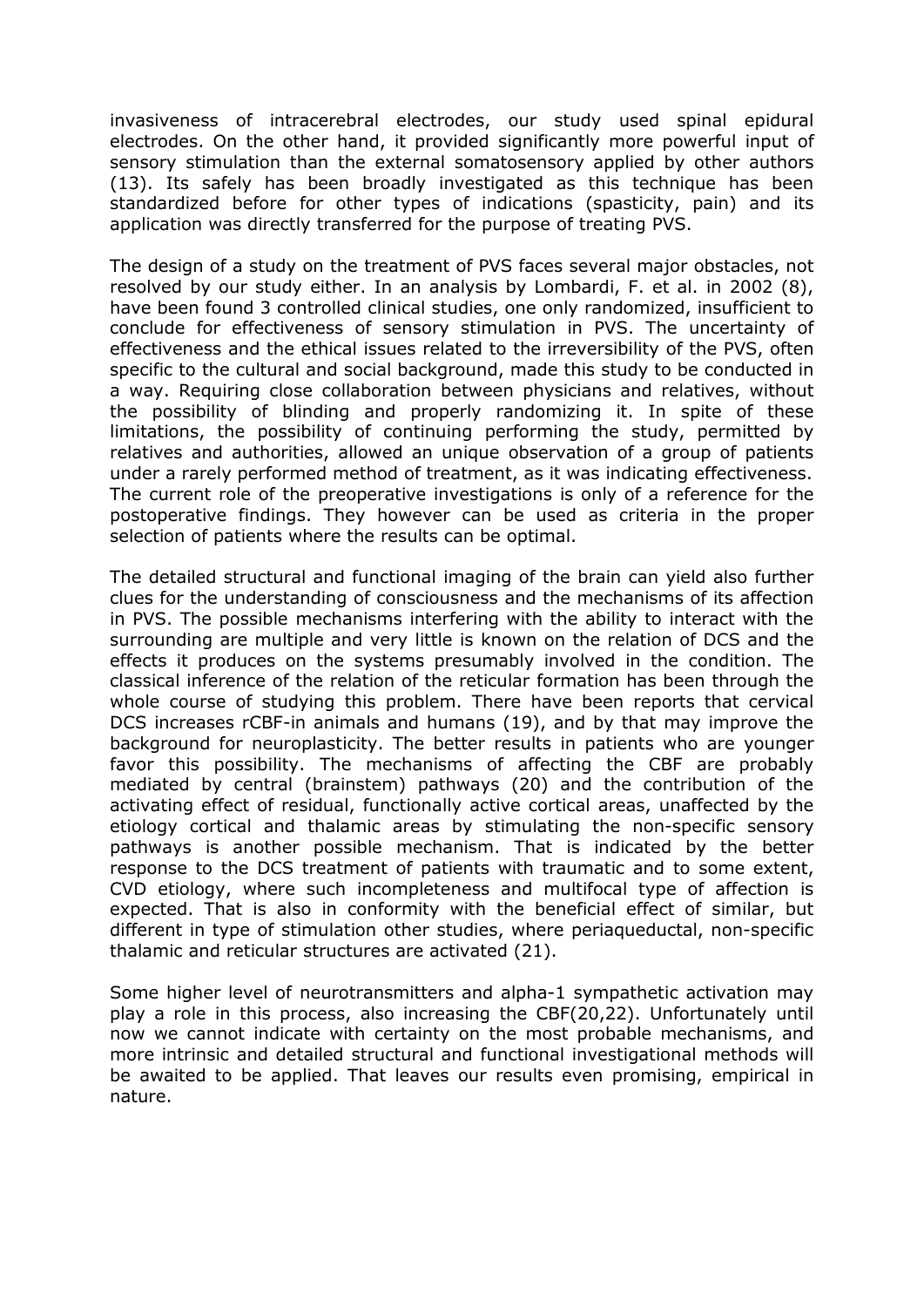# **Conclusions**

The DCS has beneficial effect of the reactivity of some PVS patients to stimuli, indicating elements of cognition, with the real process behind remaining questionable if this improved reactivity is the background of the natural recovery of awareness to external stimuli.

However, per se, it leads to functional improvement, facilitating patients care and making them more easily to re-integrate to their home environment.

There are apparently better expectations for patients younger that 35, of traumatic etiology and average rCBF more than 20ml/100g/min. As the current study indicates promising effects, it appears justifiable further conduction of studies in the same direction with design expecting better levels of evidence.

# **Tables**

| Cause         | $<$ 35 Yrs | $> 35$ Yrs | Total (100%-201 pat) |
|---------------|------------|------------|----------------------|
| <b>TRAUMA</b> | 83         | 23         | 106 (52.7%)          |
| <b>ICVD</b>   | 12         | 33         | 45 (2.4%)            |
| ANOXIA        | 30         | 20         | 50 (24.9%)           |

**Table 1:** Total number of cases-age distribution and cause (201 cases)

# **Table 2:**

**Evaluation of Results:** The patients best signs should be as below:

# **EXCELLENT RESPONSE**

When the patient has a purposeful movement like -

- A behavioral expression
- Swallowing when food or water is placed in the month
- and / or spoken meaningful words

# **POSITIVE RESPONSE**

# **1. Emotional Response**

The reaction towards various stimuli is rich emotional expression

# **2. Visual Response**

The patient has an eye ball movement and a gaze consistently toward the visual stimulus and / or seeking response toward the visual stimulus moving slowly in the visual field

# **3. Some pattern of opening and closing eyes when a specific stimulus is detected**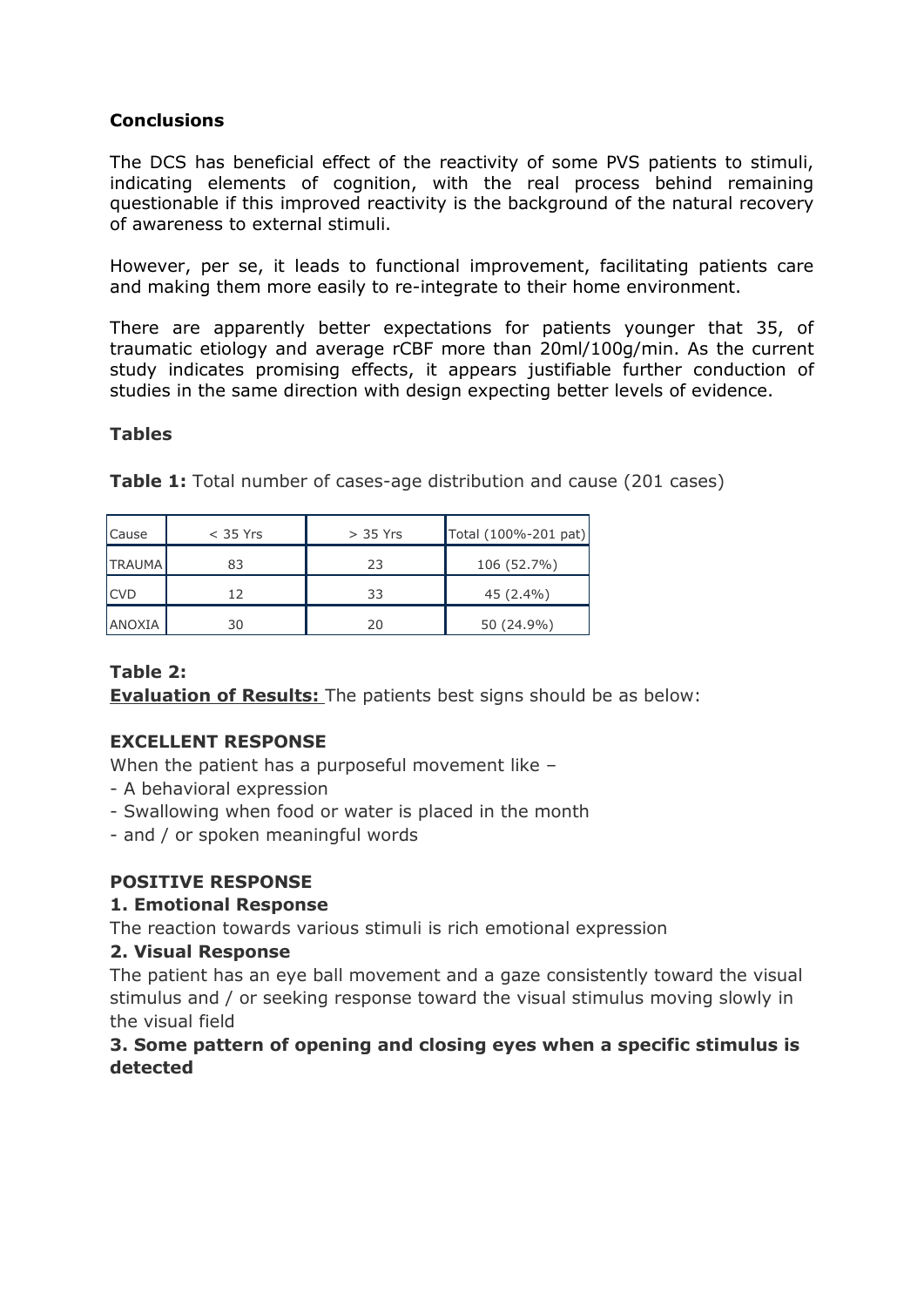|                               | Trauma | <b>CVD</b> | Anoxia | Total       |
|-------------------------------|--------|------------|--------|-------------|
| <b>Excellent and Positive</b> | 68     | 22         | 19     | 109 (54.2%) |
| Unchanged                     | 38     | 23         | 31     | 92 (45.8%)  |
| Total                         | 106    | 45         | 40     | 201(100%)   |

**Table 3:** Distribution of single or multiple clipping with each aneurysm type

**Table 4:** Outcome according to the age

|              | $<$ 35Yrs  | $> 35$ Yrs  |
|--------------|------------|-------------|
| Excellent    | 30 (24%)   | $8(10.5\%)$ |
| Positive     | 49 (39.2%) | 22 (28.9%)  |
| Unchanged    | 46         | 46          |
| <b>Total</b> | 125 (100%) | 76 (100%)   |

**Table 5:** Excellent and positive outcome according to age

|               | $<$ 35Yrs  | $>$ 35 Yrs |
|---------------|------------|------------|
| <b>Trauma</b> | 60 (75.9%) | 08 (26.7%) |
| <b>CVD</b>    | 06         | 16         |
| Anoxia        | 13         | 06         |
| <b>Total</b>  | 79 (100%)  | 30 (100%)  |

# **References**

1.Multi-Society Task Force on PVS.Medical aspects of the persistent vegetative state (part 2) NEngJMed 1994; 3301572-1579.

2.Roya1 College of Physicians Report on the permanent vegetative state. J Roy Coll Physicians, London, 1996; 30:119-121

3.Royal College of Physicians. The vegetative state guidance on diagnosis and management. Clan Med. 2003; 3249-254

4.Jennett, B. Thirty years of the vegetative state:clinical, ethical and legal problems. Ch.37 in= Laureys, S. Ed. Progress in Brain Research, Vol. 150, Elsevier B.V,2005

5.Giacino, JT, Ashwal S, Childs,N, et al. The minimally conscious state=definition and diagnostic criteria.Neurology 2002;58:349-353

6.Adams,JH Graham,DI,Jennett,B The neuropathology of the vegetative state after an acute brain insult Brain, 2000;1231327-1338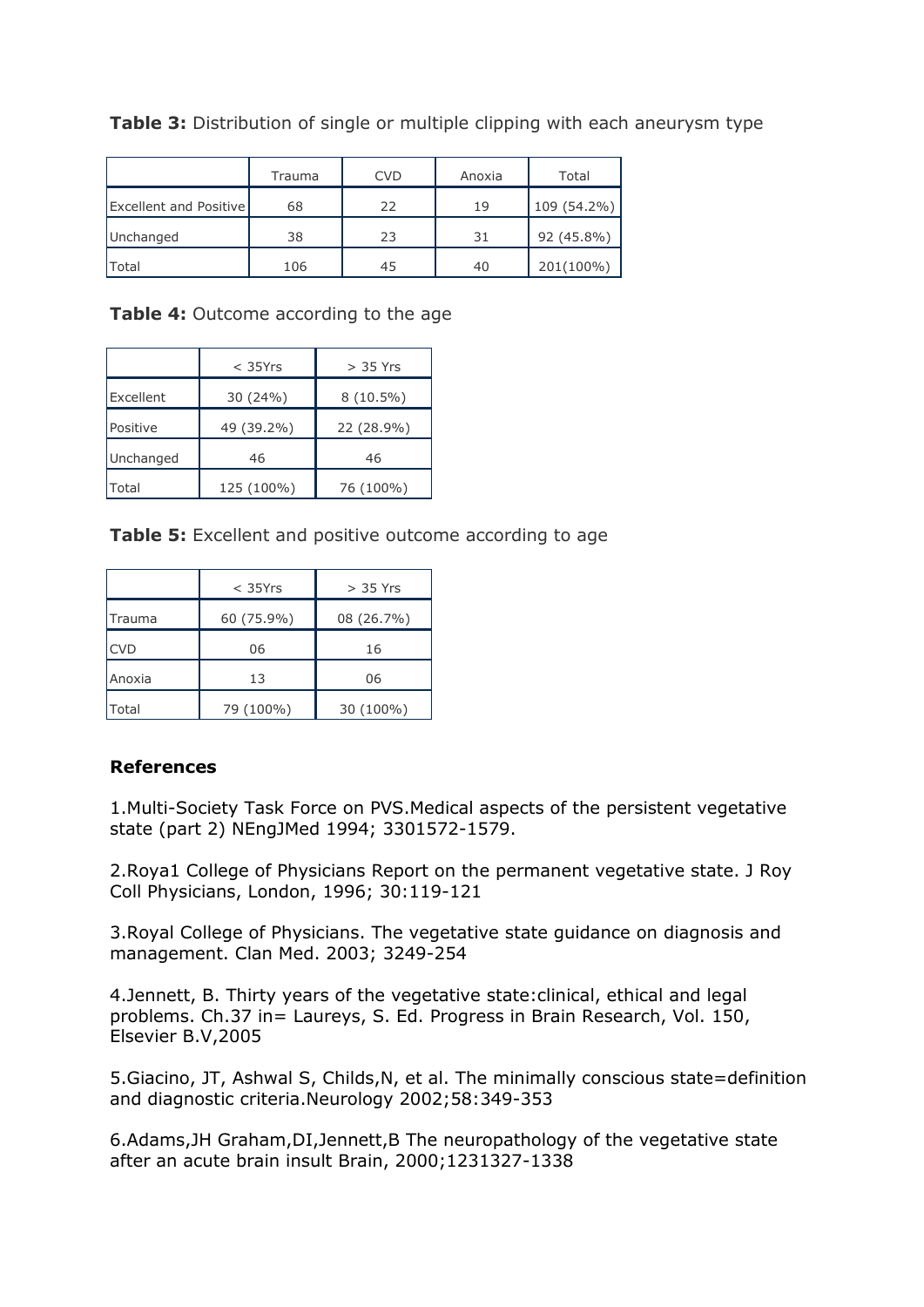7.Shiff, ND, Ribary U,Moreno DR, et al. Residual cerebral activity and behavioural fragments can remain in the persistently vegetative brain Brain, 2002;125,1210- 1234

8.Lombardi, F, Tarrico M, De Tanti A, Telaro E, Liberati A. Sensory stimulation of brain injured individuals in coma or vegetative state:results of a Cochrane systematic review. Ch"n. Rehahil, , 2002;16(5)464-472

9.Cohadon F, Richer E. Stimulation cerebrale profonde chez des patients etat vegetatif post traumatique Neurochir 1993;39=281-292

l0.Yamamoto,T and Katayama Y Deep brain stimulation therapy for the vegetative state. Neuropsycho1Rehahil, 2005;15(3-4), 406-413

11.Kanno T, Kamei Y, Yokoyama T, et al. Neuro-stimulation for patients in vegetative status. PACE 1987;10207-208

12.Vissochi,M,Cioni B,Pentimalli L, et al. Increase of cerebral blood flow and improvement of brain motor function following spinal cord stimulation in ischemic spastic hemiparesis. Stereotae Funct Neurosurgery l994;62 (1-4)103-107

13.Cooper,J,Jane JJ, et al. Right median nerve electrical stimulation to hasten awakening from coma. Brain Injury

14. Kanno T. Kamei Y. Yokoyama T. et al. Neurostimulation for patients in vegetative status.PACE, 1987;10207-208

15.Kanno T Kamei Y, Yokoyama T, et al Effect of neurostimulation on reversibility of neuronal function. Experience of treatment for vegetative status. Neurol Surg 1988;16(2):157-163

16. Kanno T, Kamei Y, Yokoyama T, et al Effect of dorsal column spinal cord stimulation on reversibility of neuronal function. Experience of treatment for vegetative states. PACE 1989;12733-738

17.Kanno T Kamei Y, Yokoyama T. Treating the vegetative state with dorsal column stimulation. STC (The Proceedings of the Society for the treatment of Coma) 1992;1:67-75

18.Kanno T, Okuma I Electrical neurostimulation for vegetative state. STC (The Proceedings of the Society for the treatment of Coma) 2003;12=3-5

19. Meglio M, Ciomi B, Visocchi M, et al. Spinal cord stimulation and cerebral haemodynamics. Acta Neurochir(Wien)1991;111:4-3-48

20. Patel S, Huang DL, Sagher O: Evidence for a central pathway in the cerebrovascular effects of spinal cord stimulation. Neurosurg 2004;55(1): 201- 206

21. Glickstein SB, Ilch CP, Golanov EV Electrical stimulation of the dorsal periaqueductal gray decreases volume of the brain infarction independently of